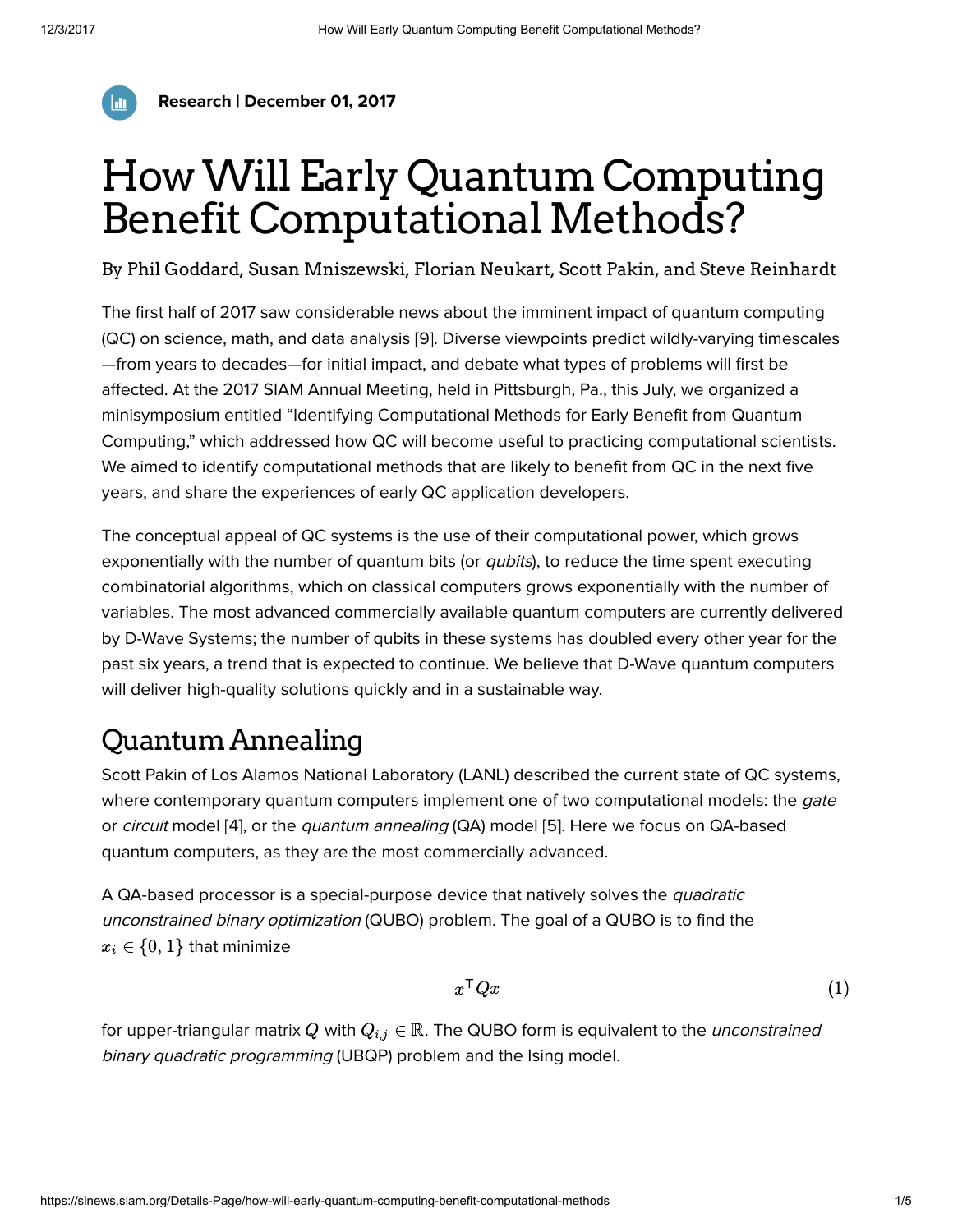One can think of a quantum annealer as a hardware implementation of simulated annealing that uses quantum effects—superpositioning, entanglement, and quantum tunneling—to reduce the likelihood of getting stuck in a local minimum. In both quantum and simulated annealers, finding the  $x_i$  that truly minimize  $(1)$  is not guaranteed. Instead, the goal is normally to find good solutions quickly. A D-Wave quantum computer can propose a solution to  $(1)$  in only  $5\mu$ s even for  $N>2000$  (where the search space is greater than 2 $^{\textbf{2000}}$ ), as supported by a D-Wave 2000Q™ system.

Mapping computational problems into QUBO form, which requires creativity and ingenuity but can lead to encouraging results when accomplished, is a key challenge that all subsequentlydescribed applications face.

### Applications

Graph Partitioning. Combinatorial optimization as graph-theoretic problems is ubiquitous throughout mathematics, computer science, physics, chemistry, bioscience, machine learning, and complex systems. Many of these problems are NP-hard and therefore rely on heuristic solutions. The availability of quantum computers provides new opportunities to explore relevant quantum graph algorithms, particularly novel QA heuristics and hybrid methods that may out-perform classical approaches or efficiently solve new problem types.

Sue Mniszewski of LANL presented her team's work on graph partitioning algorithms using QA on the D-Wave 2X™ system [6], motivated by recent studies on graph-based electronic structure theory. Graph partitioning is a natural fit to the QUBO form solved by the D-Wave 2X system. One can naturally map unconstrained community clustering—based on the modularity metric—onto the QUBO, despite its status as a "very hard" problem for a classical computer. When constraints are imposed (e.g., equal partitioning), QUBO reformulation is necessary. Mniszewski demonstrated concurrent partitioning based on the graph coloring problem, community clustering via modularity, and iterative multilevel partitioning with refinement (similar to METIS and KaHIP) on benchmark graphs and electronic structure graphs. Even graphs with approximately self-similar structure, which are traditionally difficult to partition, benefit from quantum graph partitioning (see Figure 1). Graph partitioning results from quantum and hybrid classical-quantum approaches show that the D-Wave 2X system is comparable to current state-of-the-art methods, and sometimes better.

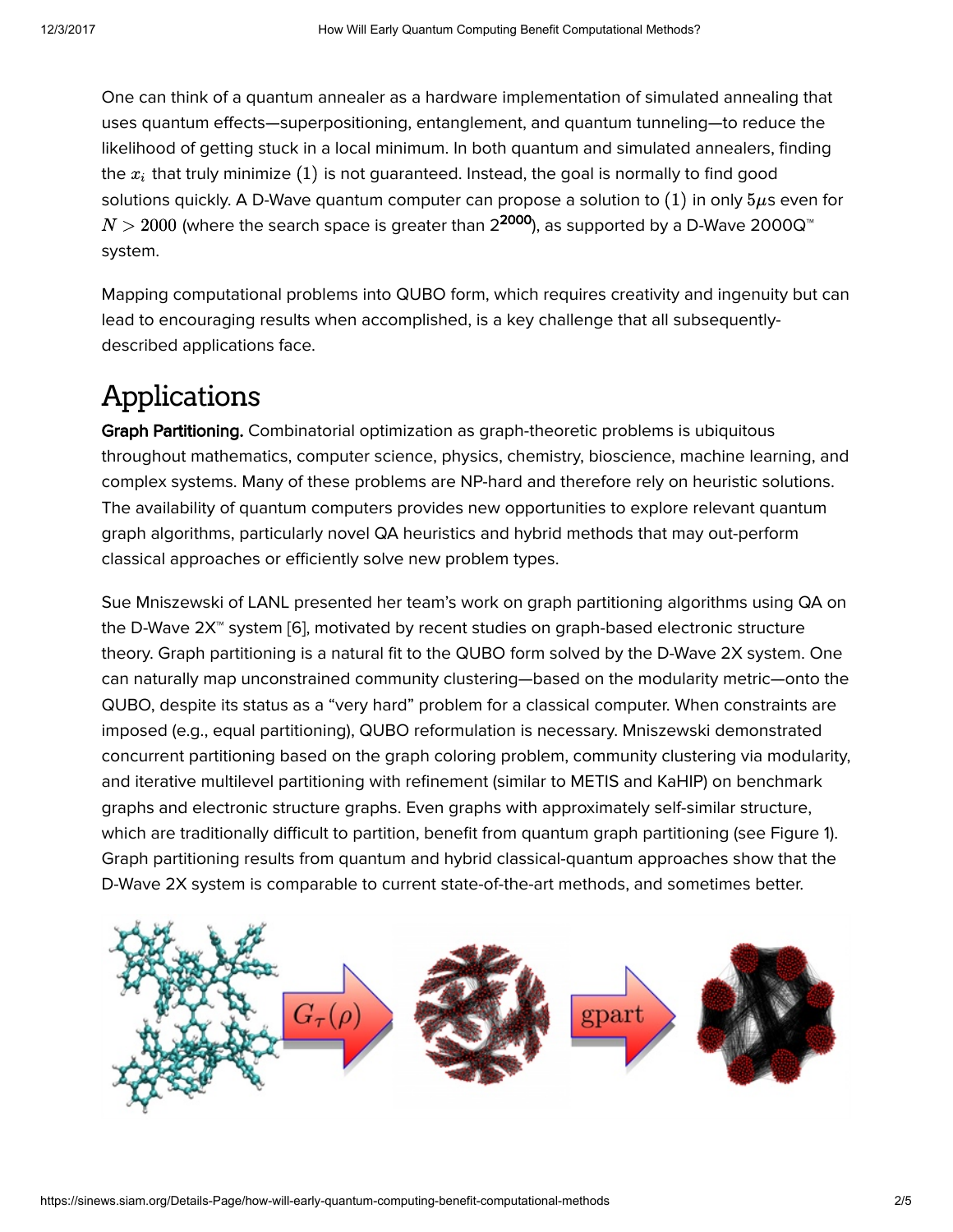Figure 1. From left to right: Phenyl dendrimer molecular structure to the electronic structure graph and the resulting 8concurrent graph partitioning using a D-Wave system. Image credit: Susan Mniszewski, Los Alamos National Laboratory.

**Traffic Flow Optimization.** Florian Neukart from Volkswagen (VW) described the mapping of certain parts of the real-world problem of maximizing traffic flow into a form suitable for QA [7]. The objective is to reduce the time required for a set of cars to travel between their individual sources and destinations by minimizing total congestion over all road segments. To combat the limited size and connectivity of current-generation D-Wave systems, the VW team developed a hybrid quantum and classical workflow—based on the T-Drive trajectory dataset of the cars' GPS coordinates—that mimics traffic flow optimization in near-real time, integrating calls to the D-Wave system.

The team maximized simulated traffic flow between the Beijing city center and airport by redirecting a subset of 418 selected taxis to alternate routes, thus minimizing the number of congested (i.e., having more than a given number of vehicles at a given time) road segments. This required simultaneous optimization over all vehicles. The program considered three alternative routes, described by lists of street segments, for each trip between the city center and airport, and assigned cars to routes that minimized the number of congested road segments. The left half of Figure 2 displays the traffic density on the Beijing road graph before optimization, and the right displays the density after optimization via D-Wave's qbsolv tool [2].



Figure 2. Heatmaps of traffic congestion in unoptimized (left) and optimized (right) flows. Image credit: Florian Neukart, Volkswagen Group of America.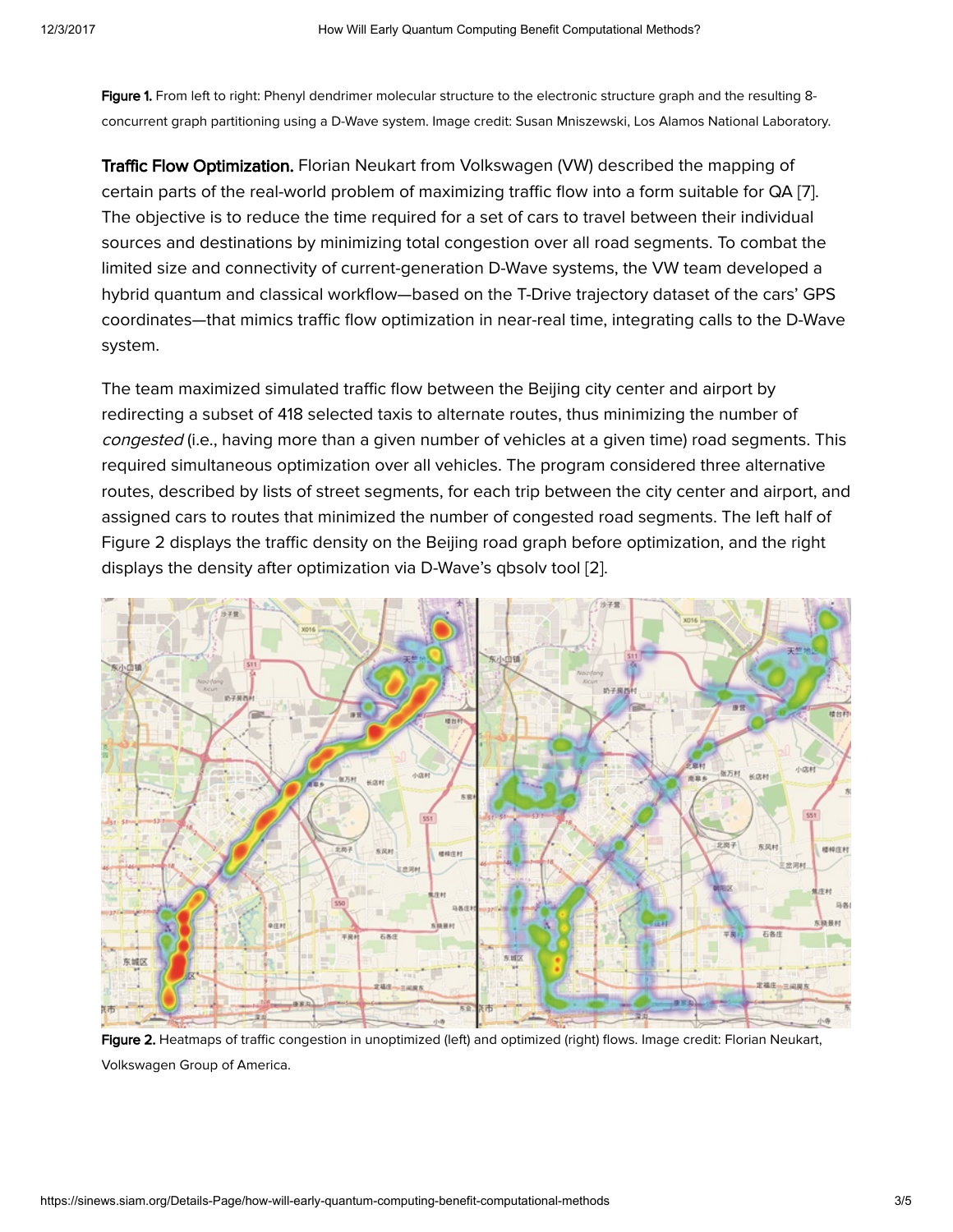The VW team focused on finding good quality solutions within short periods of calculation. They ultimately showed that time-critical optimization tasks, such as continuous redistribution of position data for cars in dense road networks, are suitable candidates for quantum applications.

Finance. Phil Goddard of 1QB Information Technologies (1QBit) works with applications in computational finance, where many high-value problems can be cast as combinatorial optimization problems and are hence solvable with QA. Specific applications include multiperiod mean-variance portfolio optimization, (quantum) hierarchical risk parity feature selection for credit scoring, and tax loss harvesting [1]. While adhering to realistic investment constraints, the problem variables can be discretized and reduced through suitable transformations to the QUBO form solved by a D-Wave system. The size of the solvable optimization problem (measured in number of problem variables) depends on several factors, including the technique used to discretize the problem and the way it is embedded onto the Chimera graph topology in which the D-Wave system's qubits are laid out. Conceptually, the benefits of using QC will increase with problem size.

#### Programming

Steve Reinhardt of D-Wave Systems described the range of software tools available to solve problems on existing commercial quantum computers. Only in the last year or two have interfaces emerged that are higher level than the system-dependent quantum machine instruction exposed by D-Wave's low-level system interface [3]. Several groups of tool developers deliver interfaces that allow a problem to be stated as a polynomial and then converted to a QUBO. Two groups deliver solvers that solve a problem larger than that natively supported by the hardware by repeatedly decomposing the problem into chunks that can be executed on the system. These tools have become essential for application and higher-level tool development. QC Ware Platform [10] and edif2qmasm [8] are tools that enable subject-matter experts to express problems in highlevel forms and map those problems to a QUBO for D-Wave execution.

#### Summary

When comparing techniques for the different applications, we see that effectively mapping a problem to QUBO form is essential to obtaining good results. Some problems map directly to QUBOs while others map with intermediate steps that may add ancillary variables. Either approach matches well with a D-Wave quantum computer, ideally resulting in a problem that is sufficiently hard, as D-Wave systems are more likely to deliver a performance advantage over classical systems in the case of hard problems. Additionally, programs solving real-world problems invariably execute in a hybrid classical-quantum mode. All of the aforementioned applications also take advantage of a decomposing solver to fit the problem—in chunks—onto the QC system.

#### **References**

[1] 1QB Information Technologies. 1Qbit: Our Thinking. Retrieved from [https://1qbit.com/our-thinking/.](https://1qbit.com/our-thinking/) [2] Booth, M., Reinhardt, S.P., & Roy, A. (2017). Partitioning Optimization Problems for Hybrid Classical/Quantum Execution